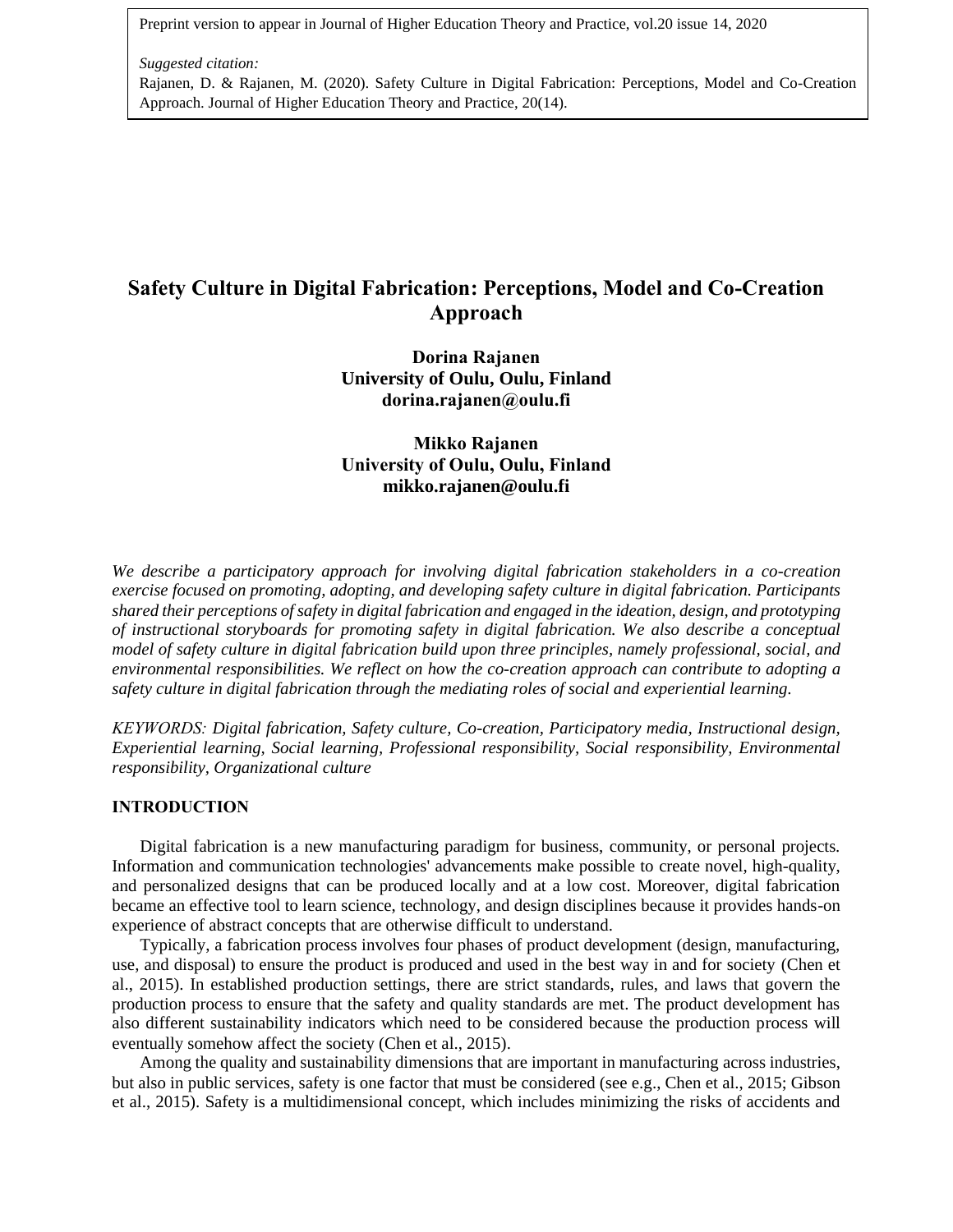damages, as well as maximizing the well-being in professional work for example by improving the ergonomics of work and human-technology interaction. The Industrial Revolution and the invention of steam engine in 18<sup>th</sup> century led to workplace safety concerns and started the efforts to minimize safety risks at workplace through regulations, safer equipment, and safety management. However, safety issues are on the one hand difficult to communicate and enforce, and on the other hand easy to overlook in various professional settings (see e.g., Baram & Schoebel, 2007).

To address the challenge of communicating and complying with safety issues in a digital fabrication context, we have designed, organized, and facilitated a workshop. With this approach we generally aimed at 1) exploring effective ways to communicate safety issues, and 2) developing a safety culture among makers in their different roles as students, teachers, educators, designers, producers, academics. The workshop was organized in May 2019 as part of the FabLearn Europe Conference in Oulu, Finland (see Rajanen & Rajanen, 2019a). During the workshop, we engaged the participants into sharing their views and experiences on safety culture in digital fabrication contexts including makerspaces, fab labs, and personal fabrication. Furthermore, we organized a co-creation exercise for developing an instructional safety video through ideating, designing, and prototyping a storyboard. The outcome of the workshop in terms of storyboards is published in the INTERACT series (Rajanen & Rajanen, 2020). In this paper, we describe the workshop and the participants' perceptions of safety issues in digital fabrication. Furthermore, we reflect on how co-creation can contribute to adopting a safety culture in digital fabrication. For this reflection, we employ a conceptual model of safety culture described in an earlier paper (Rajanen & Rajanen, 2019b) and summarized briefly here as consisting of three dimensions or principles namely, social responsibility, professional responsibility, and environmental responsibility.

The paper is organized as follows. In the next section, we outline the issues of safety culture in digital fabrication. In section three, we present the conceptual model of safety culture in digital fabrication. Section four introduces the safety co-creation workshop, describes the participants and their perceptions of safety in digital fabrication, and the process followed in the co-creation exercise. Section five discusses the findings and reflects on the co-creation activities as enablers of safety culture. Section six concludes the paper.

# **SAFETY CULTURE IN DIGITAL FABRICATION**

Digital fabrication involves various rapid prototyping techniques and technologies such as 3D printing and laser cutting. These machines require adequate training and supervision to be used safely. Each equipment comes with instruction manuals, safety guidelines, and safety material data sheets that are incorporated in the laboratory safety policies. Safety issues related to digital fabrication include hazards to humans, machines, and environment. Safety issues originate from incorrect use of equipment, omitting personal protection equipment, using wrong materials, poor waste management, and not adopting chemical hygienic practices in the lab (see e.g., Kohtala & Hyysalo, 2015; Short et al., 2015). Typically, makerspaces and fabrication labs provide training on safety practices, as well as different instructional materials on various media such as wikis, videos, warning signs, and posters. However, the safety practices may differ from organization to organization (see e.g., Baram & Schoebel, 2007), while the literature documenting how sustainability, safety, and risks are actually managed in makerspaces and fabrication labs is very scarce (Kohtala & Hyysalo, 2015). Moreover, generally safety is a difficult topic to communicate and very challenging to implement correctly in an organization, especially one defined by the particularities of makerspaces and fab labs where majority (or many of the) users, makers, and visitors come from the general public, are heterogeneous in terms of demographics, and use the equipment on a voluntary basis and not part of a regular and monitored program. Thus, this paper builds on our previous work on the topic (Rajanen & Rajanen, 2019a,b) to fill a gap in the literature addressing the concept of safety culture in digital fabrication and to provide both researchers and practitioners in digital fabrication guidance in understanding and adopting the safety culture.

The safety culture concept originated after the Chernobyl accident to incorporate both safety management issues (technical attention to hazards, deployment of operational procedures, regulatory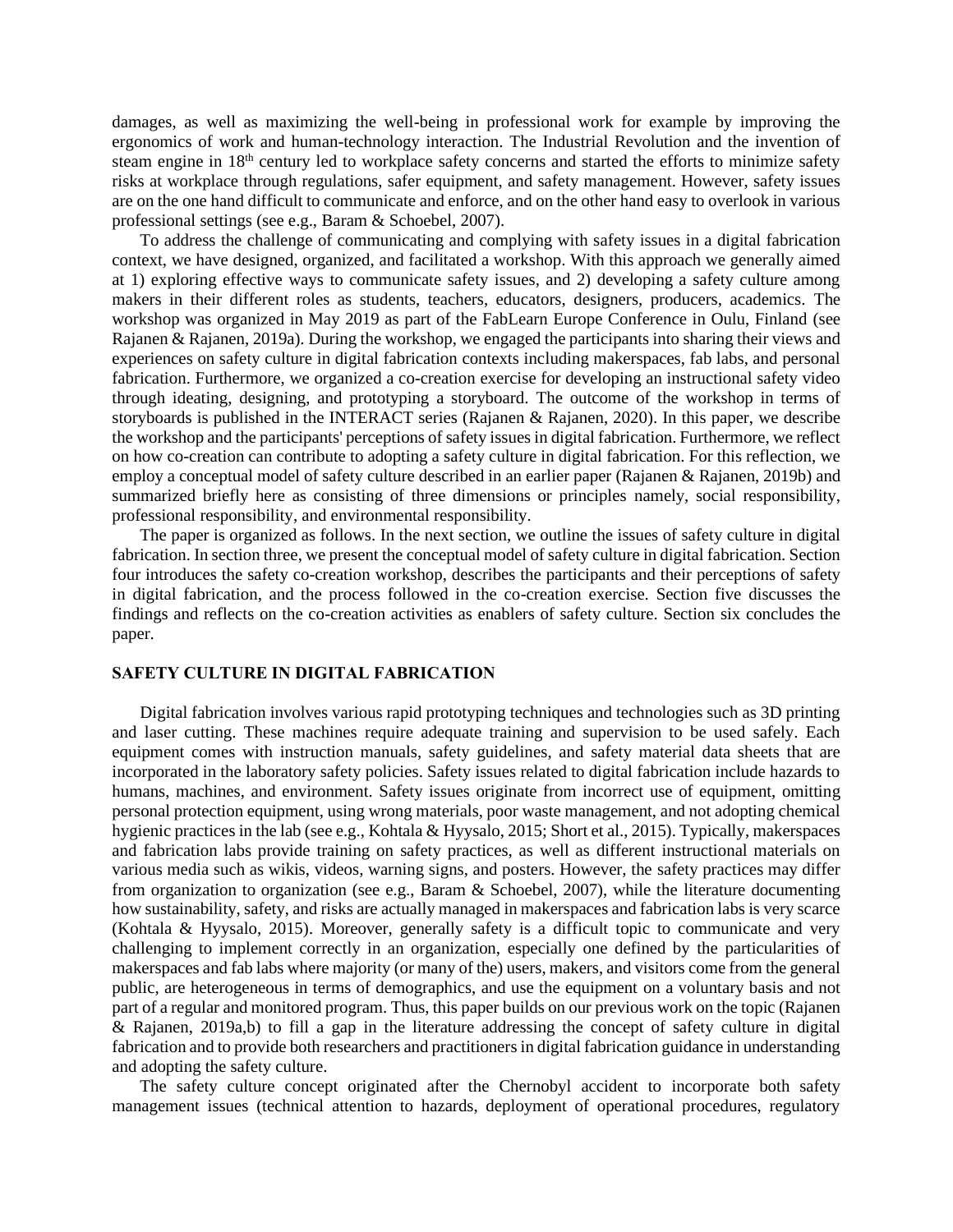compliance programs) and organizational and individual safety mindsets (Baram & Schoebel, 2007; Hudson, 2007). The latter include principles of leadership and value-sharing, enhanced communications and organizational learning, and knowledge about the factors which shape individual and group behaviors (Baram & Schoebel, 2007).

Though the concept of safety culture is very important in industry (Gordon et al., 2007; Zhou et al., 2012), there are a lot of variations on how this concept is defined, understood, and applied in practice (Baram & Schoebel, 2007). For example, in the design and research domain, safety culture focusses on understanding and preventing risks that users of a design may face in future (Gordon et al., 2007). In healthcare, safety culture refers to risks to both personnel and patients (Flin, 2007). Furthermore, safety is also related to social and environmental sustainability, for example in production settings when a product development can have long-term impact on society and environment (Chen et al., 2015).

Typically, the safety culture is assessed through surveys that measure the safety climate in an organization (see e.g., Flin, 2007; Ostrom et al., 1993) or through safety culture maturity models to indicate a progress from 'emerging' to 'continually improving' safety culture (Gordon et al., 2007). As an organizational culture issue, safety culture deals with defining and adopting a safety behavior within that organization. Furthermore, after the initial creation of a safety culture in an organization, the safety culture has to be actively maintained. Many high profile accidents have been attributed to safety culture not being actively maintained in the organization and the safe practices being ignored as a result (e.g. Apollo 1 and the space shuttle accidents as a result of NASA starting to cut corners in their safety practices and procedures).

Generally, digital fabrication is safer than traditional fabrication techniques (Zhou et al., 2012), however there are concerns about the toxicity of the materials and the sustained exposure to harmful substances that result from the use of digital fabrication and rapid prototyping processes that may negatively impact health and environment in short and long run (Chan et al., 2018; Kohtala & Hyysalo, 2015; Short et al., 2015; Väisänen et al., 2018). These issues should be dealt with by designing the workspaces using occupational health standards (Väisänen et al., 2018). Moreover, other safety issues can be managed by adequate training, correct use of fabrication equipment and personal protection equipment, proper waste management, and adopting adequate chemical hygienic practices in the lab (including regular hand-washing and keeping the space clean).

For digital fabrication projects in open makerspaces and fab labs, safety culture translates into defining and adopting by both staff and makers of safety rules for using the space, the equipment, materials, for waste disposal, and for chemical hygiene. These general aspects include social interactions with the staff and other makers, responsibilities to keep the space clean, training, reporting of safety issues, optimizing the use of materials, supervising the fabrication process. Safety culture is achieved best by employing a participatory approach where all stakeholders are involved in developing the safety culture (Baram & Schoebel, 2007). However, as the digital fabrication is rapid, iterative, and hacking-oriented field by nature and being usually open to all enthusiasts, the challenge is how to make fabricators with different backgrounds and expectations to adopt the correct safety behavior in the lab and beyond. This involves different iterative and incremental stages such as communicating and motivating the safety issues, providing an effective training to all fabricators, and creating a safety culture.

# **CONCEPTUAL MODEL OF SAFETY CULTURE IN DIGITAL FABRICATION**

The challenge in adopting a correct safety behavior in makerspaces or fab labs lies in the particularities of the cultural and organizational context of digital fabrication. It can be difficult to define and implement a safety culture especially when the organization within which digital fabrication projects develop is open for public or non-professionals such as in makerspaces and fabrication laboratories. In these spaces, makers can come from various professional, social, and cultural backgrounds and their level of involvement in the product design and development varies, as well as their usage patterns and interests regarding the digital fabrication spaces and equipment. Thus, the makers' adoption of a desired organizational safety behavior is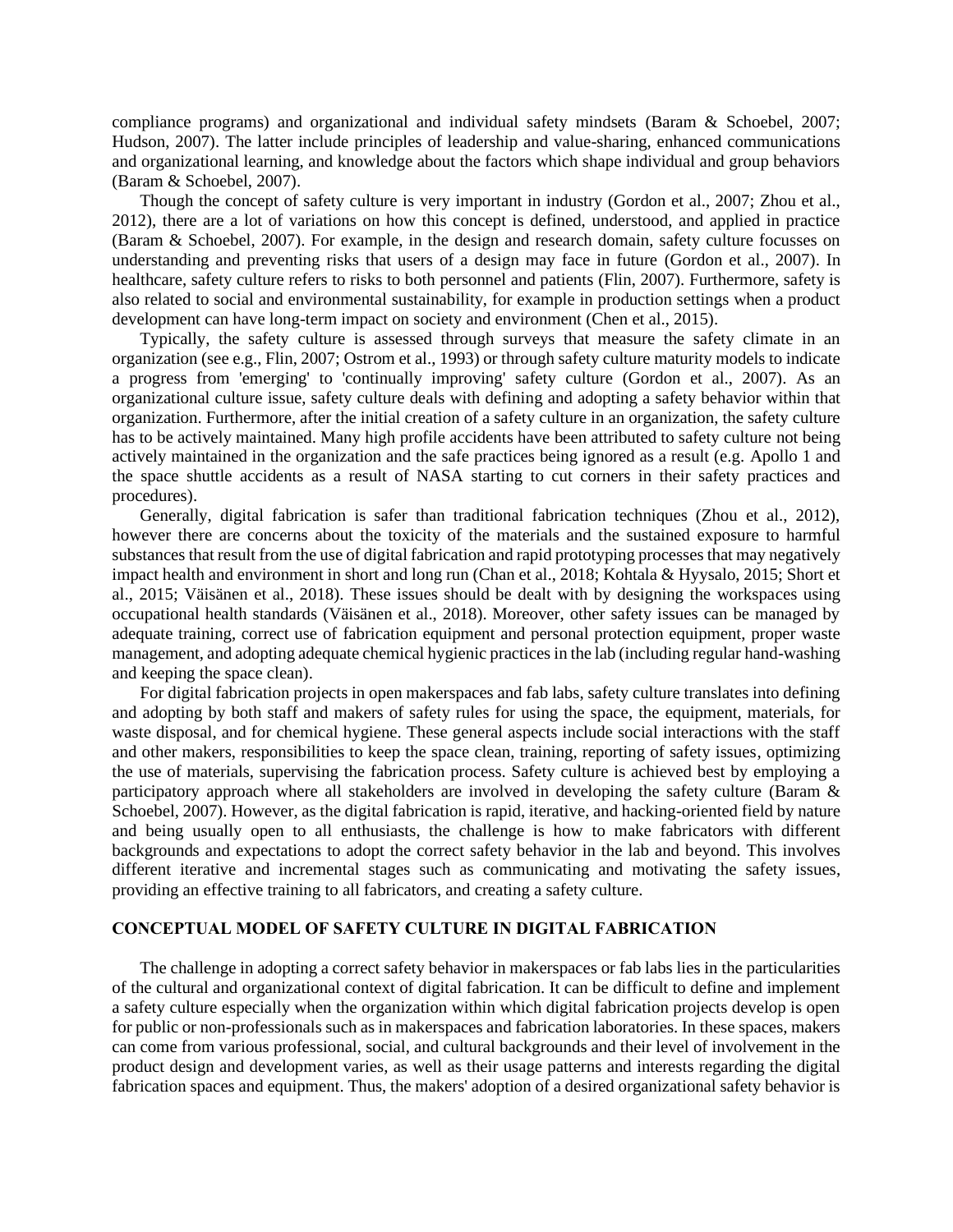not as straightforward as in traditional industrial settings with contractual employment obligations and strong established focus on safety as part of professionalism.

From the perspective of safety behavior, in an earlier paper (Rajanen & Rajanen, 2019b), we proposed three dimensions that can contribute to the understanding and adoption of the safety culture in an organizational context such as open makerspaces and fab labs. These dimensions are demarcated as being the professional, social, and environmental responsibilities (in short, the 3R model of safety culture; see Figure 1) and we believe that they can act as extrinsic or intrinsic motivators for adopting a safety behavior depending on the individual values and beliefs. These dimensions or principles are briefly described in the following.

# **FIGURE 1 CONCEPTUAL MODEL OF DEFINING SAFETY CULTURE IN DIGITAL FABRICATION**



## **Safety as Professional Responsibility**

The concept of safety as a professional responsibility integrates the safety awareness and risk management as cultural norms in the organization (Sellers, 2014). According to this principle, stakeholders at all levels of the professional organization (e.g., workers, managers, professionals) are responsible for improving and maintaining the common safety culture (Sellers, 2014). Accordingly, the safety performance and improvement are key performance indicators at both organizational and individual level, and the safety issues must be treated with respect (Sellers, 2014). In this concept, the safety consciousness, concerns and compliance are part of the professionalism, and an integral part of personal professional responsibility towards oneself, towards the colleagues and other stakeholders, and towards the society in general (Sellers, 2014). Aviation, space, and nuclear industries are examples of professional fields, where defining, following, and improving the safety procedures form the basis of professional practice and where safety awareness is a cultural norm and a form of professional empowerment. In these fields, one cannot become a professional or maintain their status as a professional, unless they follow the safety guidelines, safe operational procedures, and have a proactive safety mindset. Safety is seen in these fields as a continuous process of constant improvement and the responsibility of all professionals in the field.

Furthermore, the professional responsibility principle is based on the definition that a professional in any field follows a regulated set of professional behavioral standards that are embodied in a commonly accepted professional code of conduct (Patrucco et al., 2010). Thus, according to this principle it is expected that makers in digital fabrication adopt and improve a professionally responsible conduct in the fab lab or makerspace, which includes learning and complying with the rules, norms and standards related to safety. The makers should be regarded and self-identified as qualified and professional makers, who as professionals follow the safety rules and consider safety consciousness and concerns, as well as continuous safety improvements as part of professionalism and professional responsibility towards oneself, peers, others, and the society.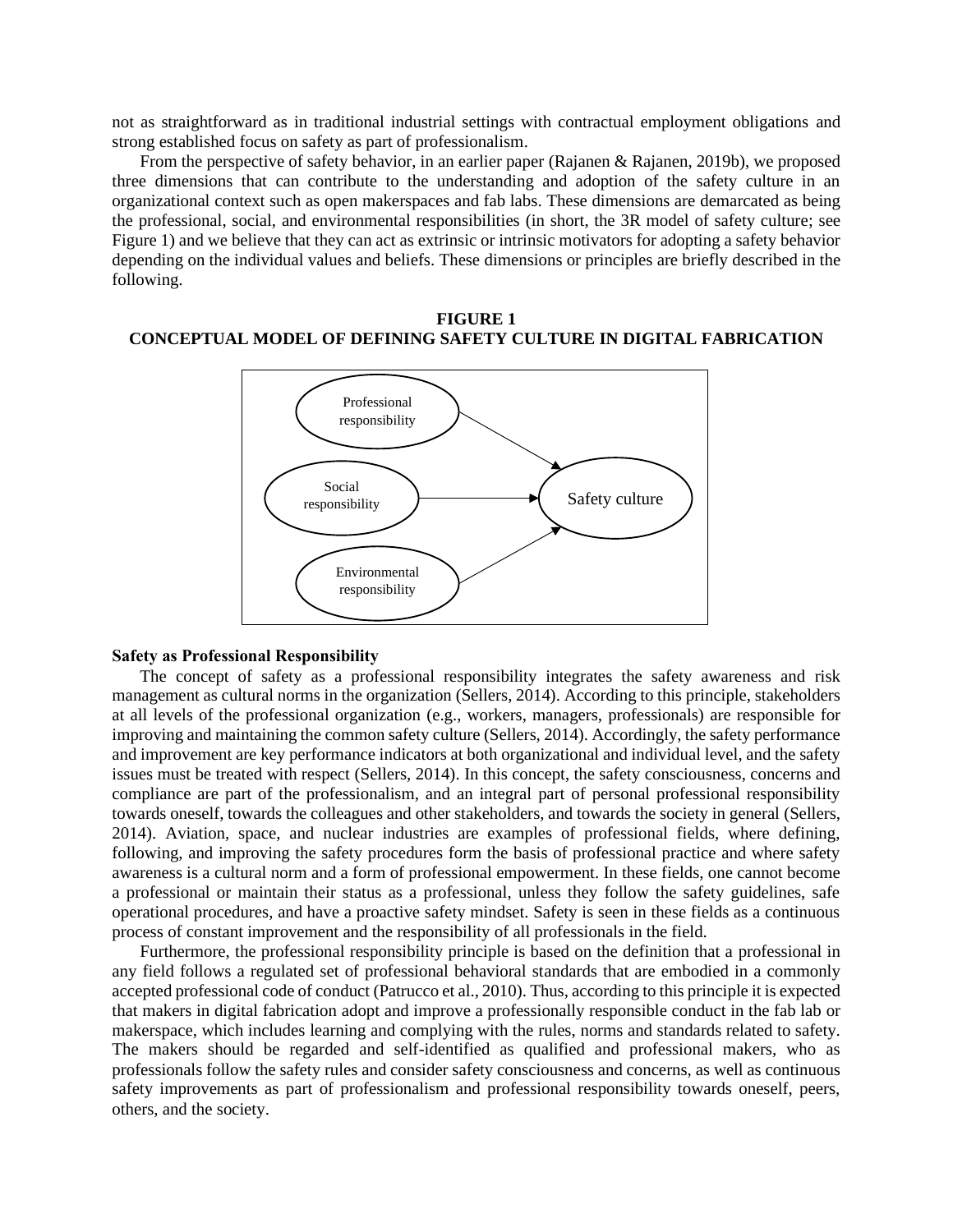### **Safety as Social Responsibility**

Organizational social responsibility has been defined as the voluntary integration of social concerns and issues into the organizational decision-making (Chen et al., 2015). This voluntary adherence to social concerns can occur as a result of different determinants such as: the prospects of using the social responsibility as a competitive advantage in marketing, genuine concerns for the societal impact of organizational operations, or fears of governmental regulations in the absence of effective self-regulation. The social concerns address the general working conditions, the impact of work on the long-term health of the stakeholders and stakeholder empowerment (Chen et al., 2015), and sustainability concerns such as monitoring and displaying the energy consumption (Kohtala & Hyysalo, 2015).

In digital fabrication spaces, the social dimension of safety includes ensuring that the digital fabrication space itself is free of hazards, and that the well-being, long-term health, safety, and empowerment of makers and staff are carefully considered (see e.g., Chen et al., 2015). This means that the operation of machines and materials is done minimizing the risk of hazards and impact on short-term or long-term safety and health of staff and makers. The staff and the makers as stakeholders should be empowered to influence and develop the safety culture including practices and artefacts in the makerspace or fab lab. Integrating social responsibility into digital fabrication would also mean to participate in co-creation activities for increasing awareness, concern, and responsibility towards safety issues. Other activities to adhere to safety practices as social responsibility can involve makers to contribute at designing for safety, at monitoring and keeping to a minimum the levels of harmful particles, gases, substances, and noise (see Zhou et al., 2012 for an example from construction industry).

### **Safety as Environmental Responsibility**

Organizational environmental responsibility has been defined as the voluntary integration of environmental thinking into the organizational decision-making (Chen et al., 2015). Similarly with the social responsibility, the voluntary integration of ecological thinking can be driven by various factors such as: using environmental responsibility as a marketing strategy, genuine concerns for the environment, or fears of governmental intervention by regulations on waste and pollution if the industry does not selfregulate itself. Environmental responsibility manifests in organizations as safe disposal of hazardous waste (Short et al., 2015), minimizing the energy consumption and monitoring it (Chen et al., 2015; Kohtala  $\&$ Hyysalo, 2015), managing the impact of the process on climate change and environment (Chen et al., 2015).

In digital fabrication, safety as environmental responsibility includes optimizing the use of materials, consumables and energy, preferring renewable materials, minimizing the waste, recycling the waste when possible, and disposing the hazardous waste safely. Also providing and adopting means to collaborate and participate in raising awareness, concern, and responsibility towards how digital fabrication process impact environment and climate change contribute to enhancing safety culture through environment responsibility.

#### **Summary**

In summary, the proposed conceptual model predicts that the three types of responsibilities, professional, social, and environmental shape the individual and organizational safety behavior and culture. These three principles rely on specific values towards performance, users and society, and environment, respectively (Rajanen & Rajanen, 2019b). We recommend that communication approaches and participatory practices can be employed to communicate these types of responsibilities and values to makers in order to create and activate extrinsic and intrinsic motivations of adopting the target safety behavior. Participatory and collaborative approaches are recommended in the literature as providing effective results in raising awareness, concern, and responsibility (see e.g., Baram & Schoebel, 2007; Patrucco et al., 2010). To explore the possibilities of using participatory communication approaches in shaping a safety culture in digital fabrication, we have designed, organized and facilitated a workshop that centered around a cocreation exercise. The workshop built on the assumption that the adoption of the safety conduct will be achieved progressively through experiential and social learning (see Bandura, 1977; Hawtrey, 2007). The workshop is presented in the next section.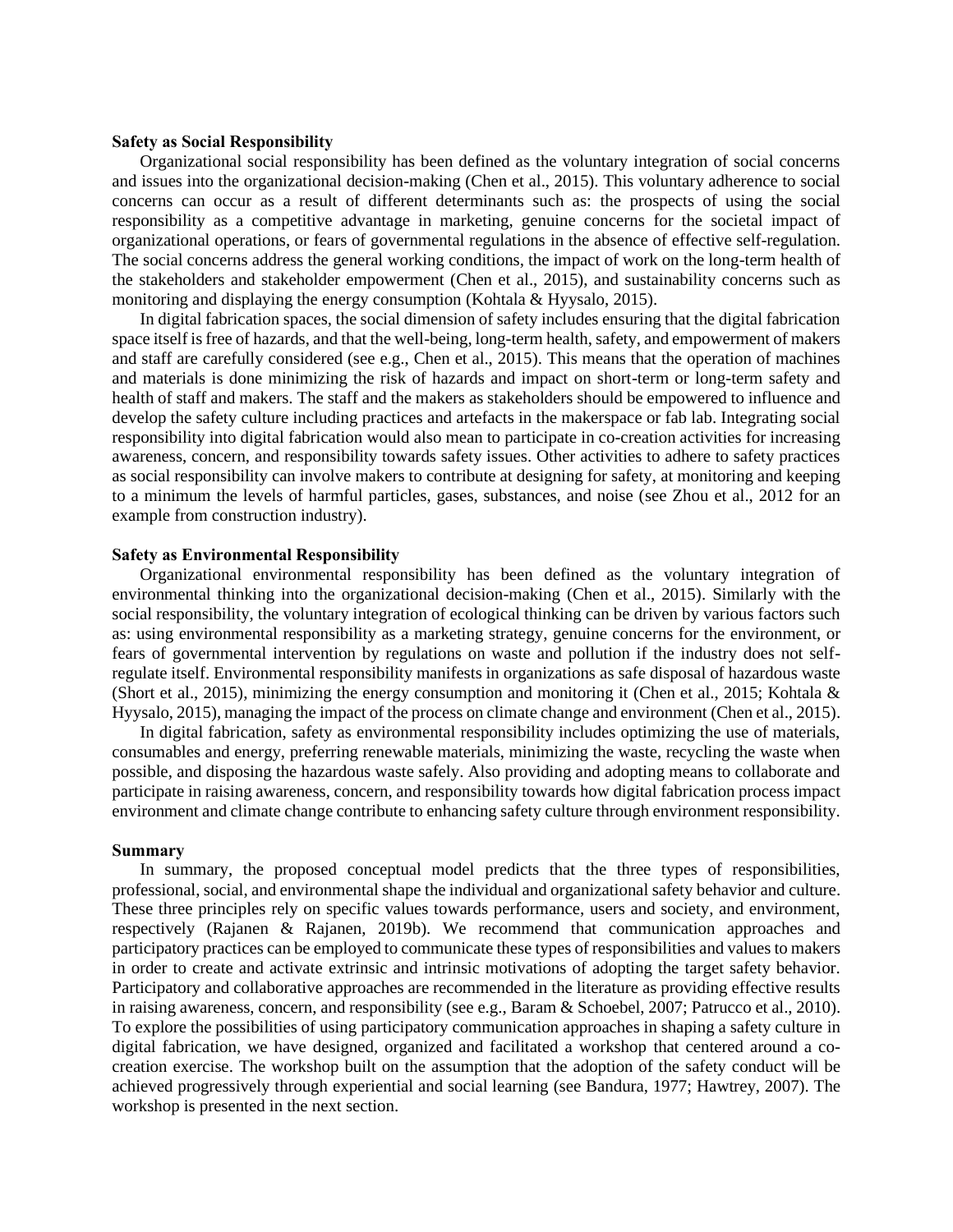# **THE WORKSHOP**

The workshop was held at the University of Oulu, Tellus Stage on 28 May 2019. It was motivated by, on one hand, the increased interest in digital fabrication in fab labs, maker spaces, libraries, and schools and, on the other hand, the needs for considering safety issues when using digital fabrication equipment and laboratory spaces open for public and non-professional users. The aims of the workshop were manifold, namely: to increase awareness of safety issues in digital fabrication, to promote a safety culture in digital fabrication towards its adoption and development, to discuss and share experiences and information about safety in digital fabrication, and to ideate, design, and prototype storyboards for an instructional video presenting digital fabrication safety rules. For the last aim, a co-creation activity was planned and conducted. Moreover, the workshop was a means to explore the feasibility and effectiveness of using participatory communication approaches to shape the safety culture in digital fabrication.

Thus, the workshop method (Ørngreen & Levinsen, 2017) was employed both as a research method to gather knowledge about how safety culture in digital fabrication is viewed by participants, and as a means to achieve the goal of the co-creation exercise, namely increasing awareness of, promoting, and contributing to developing the safety culture through participatory practice. The workshop was conducted following the guidelines of research ethics and participants have provided their informed consent by signing a written informed consent form (see Rajanen & Rajanen, 2020).

Nineteen participants with various backgrounds and interests in digital fabrication, maker culture, digital fabrication education, and safety took part in the workshop. Eighteen of them have been actively involved in the co-creation of the instructional storyboards, while 2 facilitators have planned, organized and guided the activities. In total 4 storyboards have been created, each one for a different safety rule chosen by the participants out of 9 pre-defined rules. An overview of the workshop is presented in this paper along with the post-workshop insights. The informal feedback received from participants post-workshop was very positive and the storyboards can be used further in video production. The obtained sketches and storyboards are available via an open access publication (Rajanen & Rajanen, 2020).

The workshop integrated the participatory philosophy with the principles of social learning, namely exposure to alternative views, collaborative learning, and adaptive learning (Biedenweg & Monroe, 2013) and principles of experiential learning where participants carry out hand-on tasks and explorations, reflect upon them, develop their own abstractions and apply them further on in the real world (Hawtrey, 2007; Kolb et al., 2001). Thus, the co-creation exercise relied on communication and design methods and theories that are 'human-centered', such as the mentioned experiential and social learning techniques, but also cocreation, user-centered and participatory design (Sanders, 2003), participatory media (Harris, 2014; Rheingold, 2008), framing theory (Entman, 1993), and visual rhetoric (Walsh, 2015). In this respect, during the workshop, participants were engaged several times to share their experiences and understanding of safety in digital fabrication, and collaborated in teams for ideating, designing, and prototyping a storyboard for an instructional safety video presentation.

The workshop lasted 2 hours and consisted of the following steps:

- 1. Presentation of workshop facilitators and participants (ca. 10 min),
- 2. Introduction to safety in digital fabrication (10 min),
- 3. Sharing of experiences of and views on safety issues in digital fabrication (ca. 25 min),
- 4. Introduction to participatory video making with focus on storyboard co-creation (10 min),
- 5. Short break to form the working groups (10 min),
- 6. Group work (30 min) including the selection of one safety issue to be presented in a storyboard, and the ideation, design, and prototyping of the storyboard,
- 7. Presentation of the storyboard to the workshop participants (10 min),
- 8. Feedback, discussion and evaluation (10 min),
- 9. Conclusions (5 min)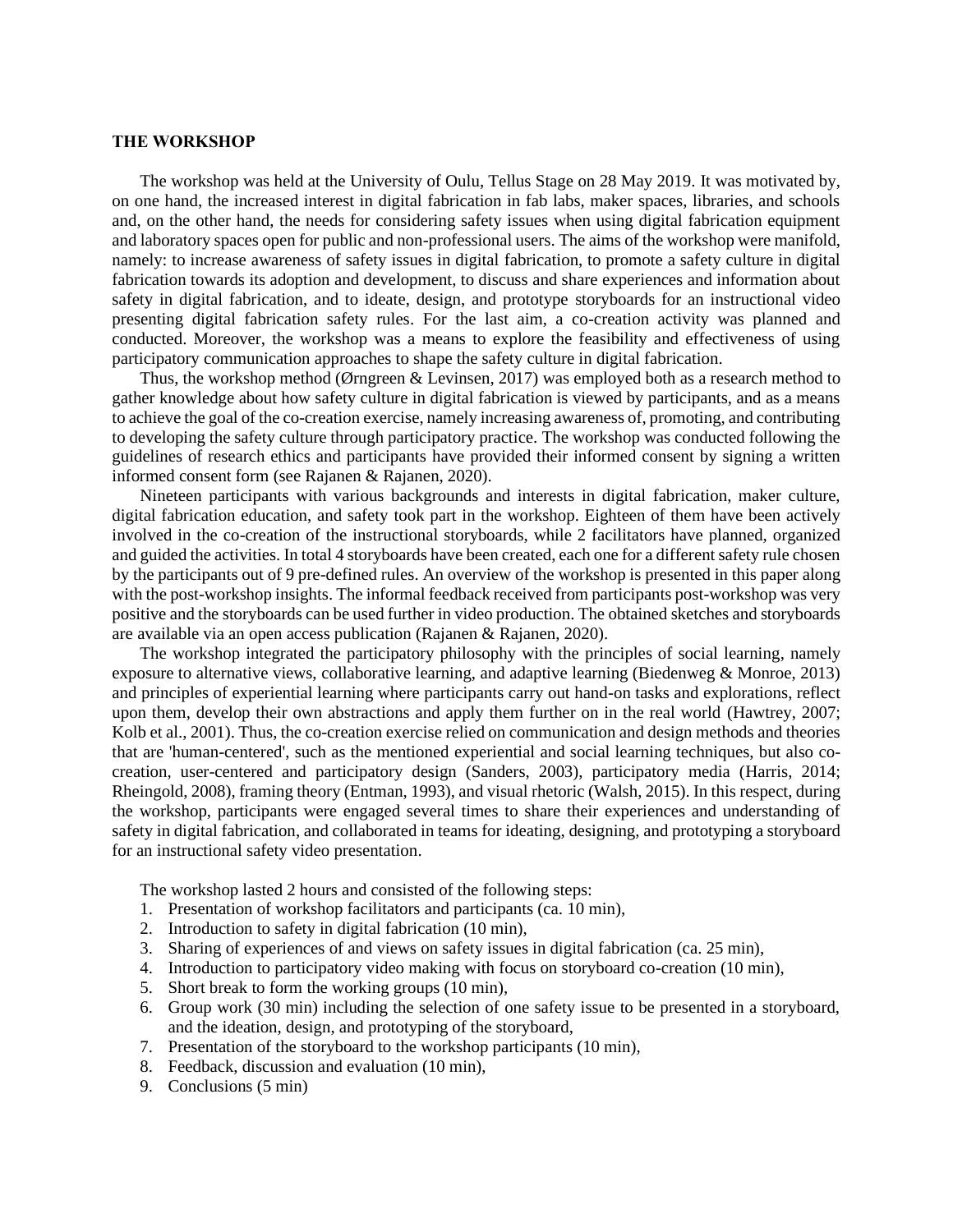Social and experiential learning were facilitated throughout the workshop. For example, at steps 1 and 3 everybody presented their background, interest, and experiences related to safety culture and digital fabrication using snowball and group discussion techniques. The informational content of the workshop at steps 2 and 4 was framed such that to include organizational and individual perspectives that can represent models for the participants. The group work required participants to work collaboratively, but also to apply safety concepts in practice in a hand-on exercise of drawing and storyboarding, thus both social and experiential learning were activated. Furthermore, the ideation, sketching and storyboarding exercise demanded users to map the safety concepts to both one's own everyday experiences and the digital fabrication context.

# **Participants' Perceptions of Safety Issues**

Nineteen people enrolled to the workshop voluntarily, as part of the conference program. Participants (11 women, 8 men) were from Finland (9), Denmark (3), Belgium (2), Norway (1), Germany (1), Portugal (1) and Brazil (1), while one did not disclose the country. About half were from academia (PhD students, researchers, professors, and lecturers; 9) and the others were school teachers (4), and professionals with leading or advisory roles in national or local organizations (4); 2 did not disclose their occupation. Their fab lab roles were mainly of professional interest (teaching and instructing, managing a fab lab, studying, researching, networking and facilitating activities), but also making and designing.

A short questionnaire was administered, asking participants two questions about their views on and experiences of safety issues in digital fabrication (see Table 1). Furthermore, seven participants showed an intention to participate in a further study regarding the topic of safety culture.

| Ouestion                                                                                                        | M    | <b>SD</b> | Min | Max | <b>Median</b> |
|-----------------------------------------------------------------------------------------------------------------|------|-----------|-----|-----|---------------|
| Importance of safety <sup>1</sup>                                                                               | 8.68 | 1.67      |     | 10  |               |
| Safety culture adoption <sup>2</sup>                                                                            | 5.61 | 2.30      |     | 10  | 5.5           |
| Notes: 1: How important do you think is safety culture in digital fabrication? (Scale 0 Not important at        |      |           |     |     |               |
| $all - 10$ Very important); 2: What is the level of adoption of safety culture in digital fabrication currently |      |           |     |     |               |
| based on your own experience? (Scale 0 It is non-existent $-10$ Continually improving or mature safety          |      |           |     |     |               |
| culture).                                                                                                       |      |           |     |     |               |

**TABLE 1 PERCEPTIONS OF SAFETY IN DIGITAL FABRICATION**

Generally, participants considered safety as an important or very important issue, rating it with the mean score of 8.68 out of 10 (see Table 1 & Figure 2). A few participants were, however, moderate in their assessment. Examining the occupational profile, it was seen that generally people directly involved with fab labs had assessed the importance with the highest score, namely 10. However, two in this group rated the importance with the score 8. On the other hand, the lower scores were recorded for people not directly involved with fab lab and making, namely two school teachers; while the score 4 was given by a person not disclosing their occupation or role in digital fabrication. In contrast, the participants rated the adoption of safety culture in digital fabrication with values between 3 and 10, where the most frequent was 3, the mean value 5.61 and median 5.5 (see Table 1 & Figure 3).

### **Co-creation of Instructional Storyboards**

Eighteen participants engaged in group work that included the selection of the safety issues to be presented in storyboards, and the ideation, design, and prototyping of the storyboard. The participants had to consider the following:

- What is the safety issue about?
- How to convey the importance of this safety issue?

The 18 participants formed 4 groups, each working on representing one safety rule in a storyboard. Figure 4 illustrates the safety rules that were selected by the 4 teams.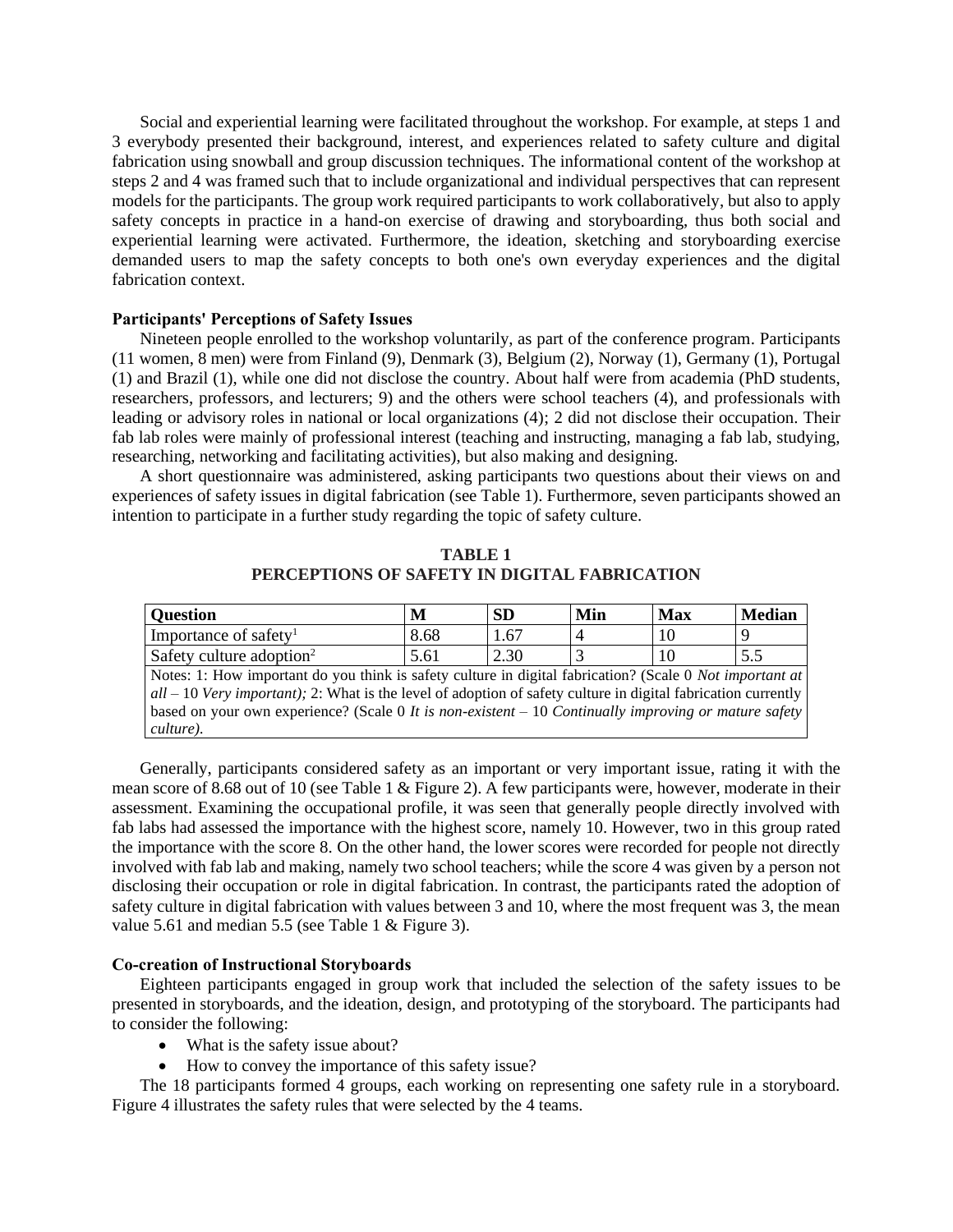Participants presented their creations within the workshop and short Q&A sessions followed each presentation and after all presentations. Facilitators concluded the 2-hour workshop with general feedback remarks. An informal voting of the preferred storyboard was attempted, however, participants agreed that all outputs were interesting, meaningful and ingenious. The participants thought that all storyboards were equally valuable and that they could be used and integrated in one video series or multiple thematic video series.



**FIGURE 2 RATINGS FOR IMPORTANCE OF SAFETY**

**FIGURE 3 RATINGS FOR ADOPTION OF SAFETY CULTURE**



**FIGURE 4 SAFETY RULES CHOSEN FOR VIDEO STORYBOARDING**

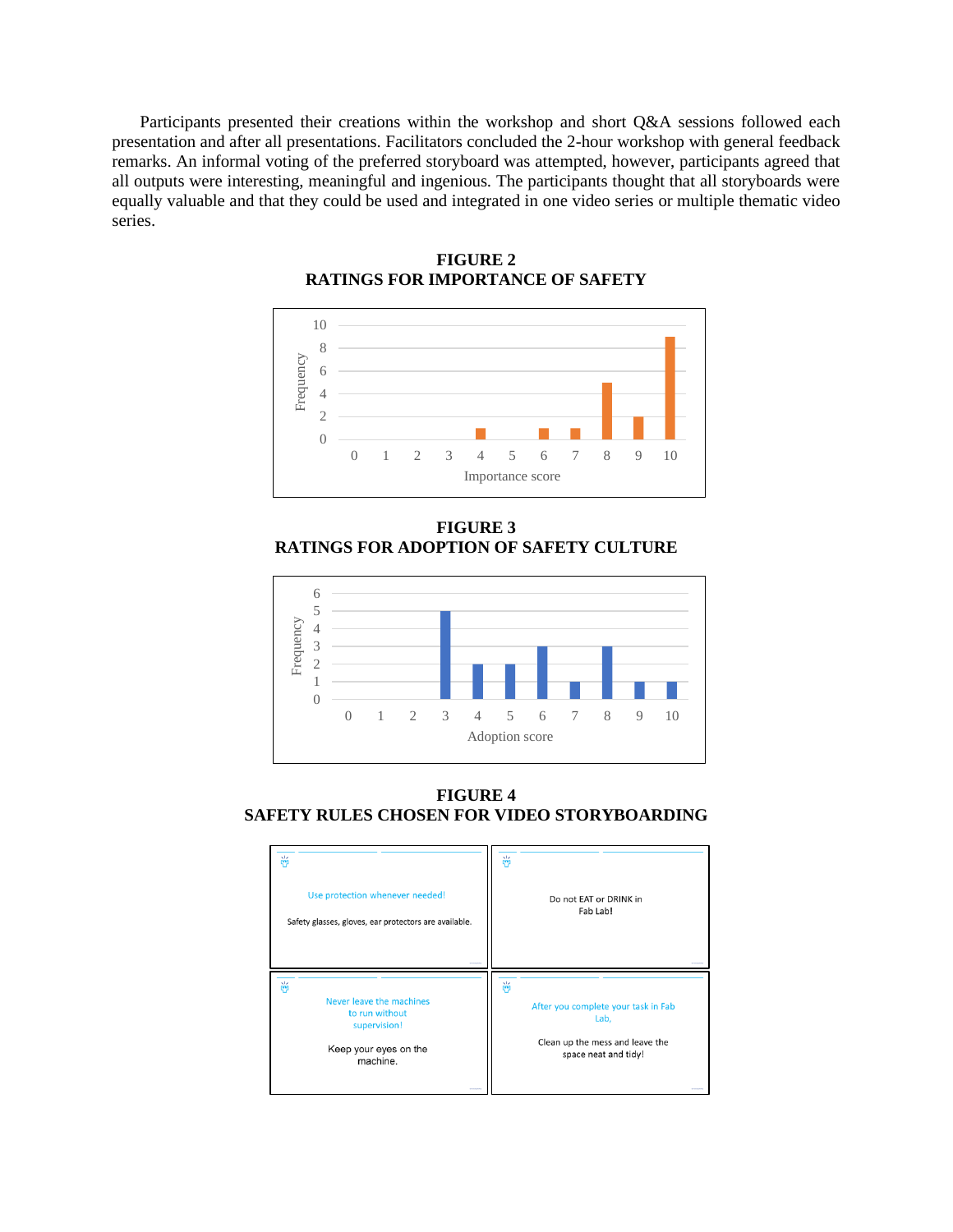# **DISCUSSION**

This study had a general two-fold aim: 1) to explore the feasibility and effectiveness of the workshop method for communicating safety issues, and 2) to increase awareness and adoption of safety culture in digital fabrication. We found that a 2-hour workshop is a feasible approach for the stated goals. The effectiveness was not measured formally, but the outcomes (storyboards), the enthusiasm of the participants, and the accomplishment of the tasks in the allocated time indicate that this method can be successfully employed both in conference settings (such as how this workshop was organized), but also in fab labs, makerspaces, and classrooms. Our workshop participants were highly educated adults, majority of them having professional backgrounds in the education and research domains. It is interesting for the future to carry out the workshop and examine the process and its outcomes with other type of public, including students, pupils, fab lab staff, and diverse groups such as those who regularly or occasionally visit fab labs and makerspaces.

We have inquired and assembled the participants' perceptions of safety culture in digital fabrication. We found that most of the participants considered safety issues as very important. The sample analyzed is relatively small and quite homogenous. However, the data revealed that *it is likely that public not directly involved with fab lab equipment and work, such as school teachers, may be unaware of safety issues and importance*. Moreover, future research should observe in more depth as well as in a larger sample the safety perceptions and behavior of fab lab staff as they play an important role in disseminating safety information and in elaborating a correct safety culture regarding the digital fabrication in their organization and society at large. The data regarding adoption of safety culture in digital fabrication indicated a rather low level of adoption; in particular, the fab lab managers in our sample quantified their general experiences with adoption as very low. The data shows that there are needed various actions to improve the current situation. For example, workshops, such as the one described in this paper, are one type of action towards this goal. This type of workshops could be organized regularly in fab labs and in school classrooms before visiting a fab lab or makerspace to increase awareness and to contribute to the development of a participatory safety culture.

From a theoretical perspective, we formulated a conceptual model of safety culture consisting of three dimensions or principles: professional responsibility, social responsibility, and environmental responsibility (in short, the 3R model of safety culture). On one hand, workshops create the opportunity for experiential and social learning which rely on the principles of applying theoretical concepts in real life situations and adapting one's own existing views and experiences to new contexts and needs by reaching a broader perspective through interaction with others and applying existing mental structures to new, practical situations (see e.g., Biedenweg & Monroe, 2013; Hawtrey, 2007; Kolb, 1984). On the other hand, the conceptual framework has the role to improve the understanding of safety behavior and to facilitate communication of and motivation towards adopting safety behavior and culture.

In the following, we apply the 3R model as a lens to examine the effectiveness of the participatory workshop and the co-creation exercise. In other words, we try to analyze whether and how the workshop and the co-creation activities have prompted the three responsibilities believed to drive a safety mindset, behavior, and culture. To do this, we map the steps in the workshop to the 3R dimensions and identify the mediating function of experiential and social learning features in this projection. Table 2 presents this mapping.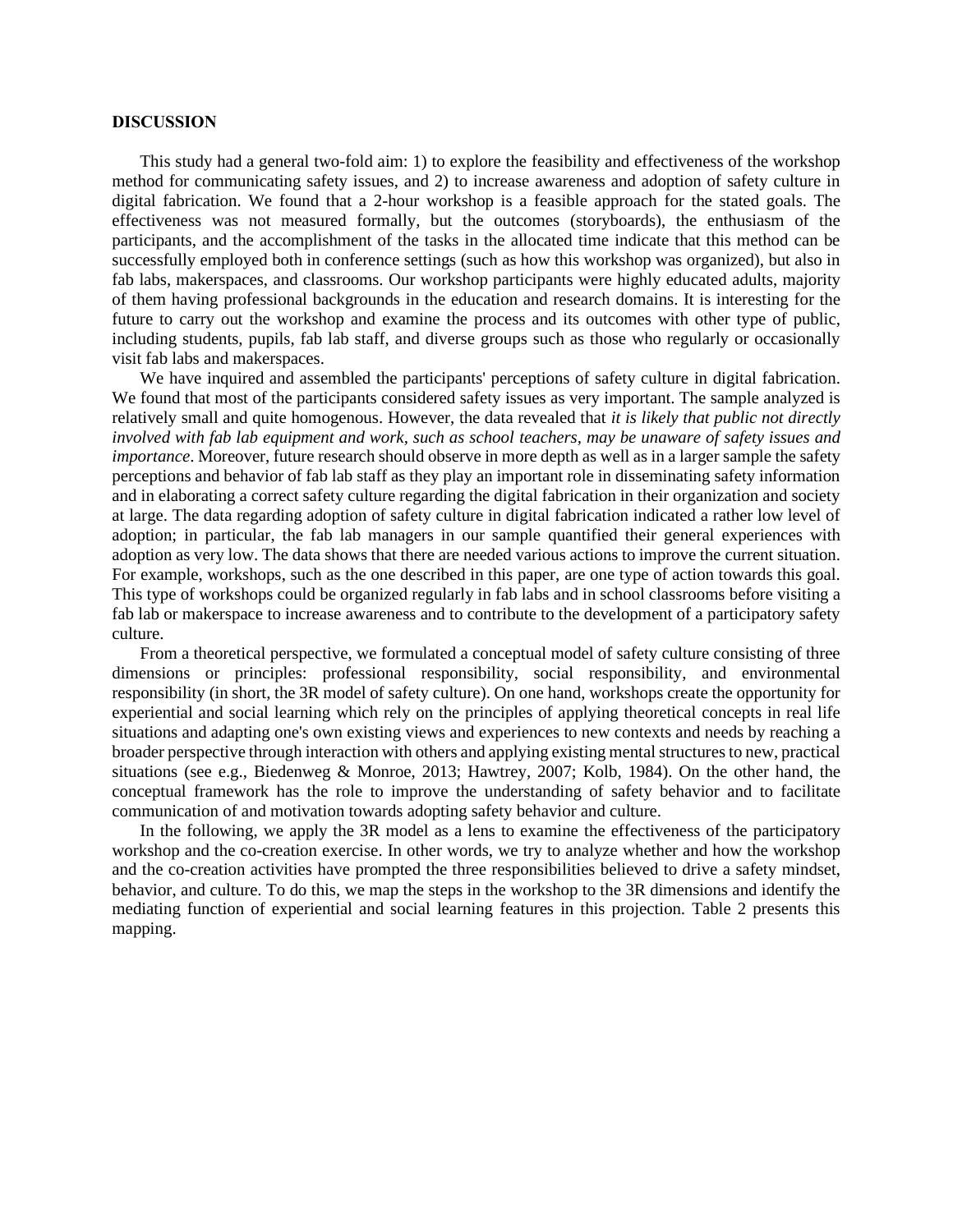| TABLE 2                                                          |  |
|------------------------------------------------------------------|--|
| <b>MAPPING WORKSHOP ACTIVITIES TO 3R MODEL OF SAFETY CULTURE</b> |  |

| Workshop step<br><b>Experiential and Social learning</b> |                                                                                                   |                                                                                                                                                                                                                                                                                                                                                                                             | Safety culture driven by activating the 3Rs                                                                                                                                                                                                                                                                                                                                                                                                                                                                                                                                                                                                                                   |  |  |
|----------------------------------------------------------|---------------------------------------------------------------------------------------------------|---------------------------------------------------------------------------------------------------------------------------------------------------------------------------------------------------------------------------------------------------------------------------------------------------------------------------------------------------------------------------------------------|-------------------------------------------------------------------------------------------------------------------------------------------------------------------------------------------------------------------------------------------------------------------------------------------------------------------------------------------------------------------------------------------------------------------------------------------------------------------------------------------------------------------------------------------------------------------------------------------------------------------------------------------------------------------------------|--|--|
| 1.                                                       | Presentation<br>of workshop<br>facilitators<br>and<br>participants                                | Social learning and experiential<br>learning facilitated by social<br>interaction and connection between<br>participants and facilitators<br>(Biedenweg & Monroe, 2013).                                                                                                                                                                                                                    | Professional Responsibility:<br>- participants identify themselves as<br>stakeholders with own identity, role, and interest in<br>digital fabrication.<br>- participants recognize the presence of a larger<br>community with shared but also varied interests and<br>backgrounds.<br>Social Responsibility:<br>- participants may recognize that as<br>background and interests in digital fabrication vary<br>among themselves there is a need to consider them<br>when being involved in digital fabrication projects.                                                                                                                                                     |  |  |
| 2.                                                       | Introduction<br>to safety in<br>digital<br>fabrication                                            | Social learning and experiential<br>learning facilitated by clarifying the<br>learning goals, providing meaningful<br>examples and situations regarding<br>safety issues and organizational and<br>individual perspectives, as well as<br>providing resources and solutions<br>(Biedenweg & Monroe, 2013;<br>Schunk, 2012) towards better<br>communication of safety in an<br>organization. | Professional Responsibility:<br>- participants are exposed to information<br>presenting the history and importance of safety and<br>how this is addressed in other professional fields<br>such as aviation and construction.<br>- safety is part of the professional conduct in<br>many fields including digital fabrication.<br>Social Responsibility & Environmental<br>Responsibility:<br>- participants are exposed to information on<br>risks and safety issues regarding social and<br>individual well-being and environmental concerns<br>in digital fabrication.                                                                                                      |  |  |
| 3.                                                       | Sharing the<br>experiences<br>of and views<br>on safety<br>issues in<br>digital<br>fabrication    | Social and experiential learning<br>facilitated by social interaction,<br>sharing /reflecting of experiences and<br>views, and active participation in the<br>discussion (Biedenweg & Monroe,<br>2013; Hawtrey, 2007; Schunk, 2012).                                                                                                                                                        | Professional Responsibility:<br>- participants act as stakeholders having own<br>experiences of and views on the issue, as well as<br>skills and mindsets that can bring novel and<br>valuable perspectives into the safety culture.<br>Social Responsibility & Environmental<br>Responsibility:<br>- participants learn from others' experiences<br>and views and adapt their knowledge and views on<br>social and environmental responsibilities<br>accordingly.                                                                                                                                                                                                            |  |  |
| 4.                                                       | Introduction<br>to<br>participatory<br>video making<br>with focus on<br>storyboard<br>co-creation | Social and experiential learning<br>facilitated by providing resources and<br>guidance for skill development &<br>knowledge acquisition (Hawtrey,<br>2007; Schunk, 2012).                                                                                                                                                                                                                   | Professional Responsibility:<br>- participants are exposed to new<br>communication techniques such as video making<br>and video presentation and are acquainted with<br>ways to contribute to developing safety culture for<br>the team work as well as transferring this<br>knowledge in own organization/community,<br>- participants are empowered to become active<br>stakeholders in the safety culture co-creation.<br>Social Responsibility:<br>- video making and video presentation are<br>accessible ways to communicate and participate,<br>which empower the makers and the community to<br>contribute at elaborating and adopting an adequate<br>safety culture. |  |  |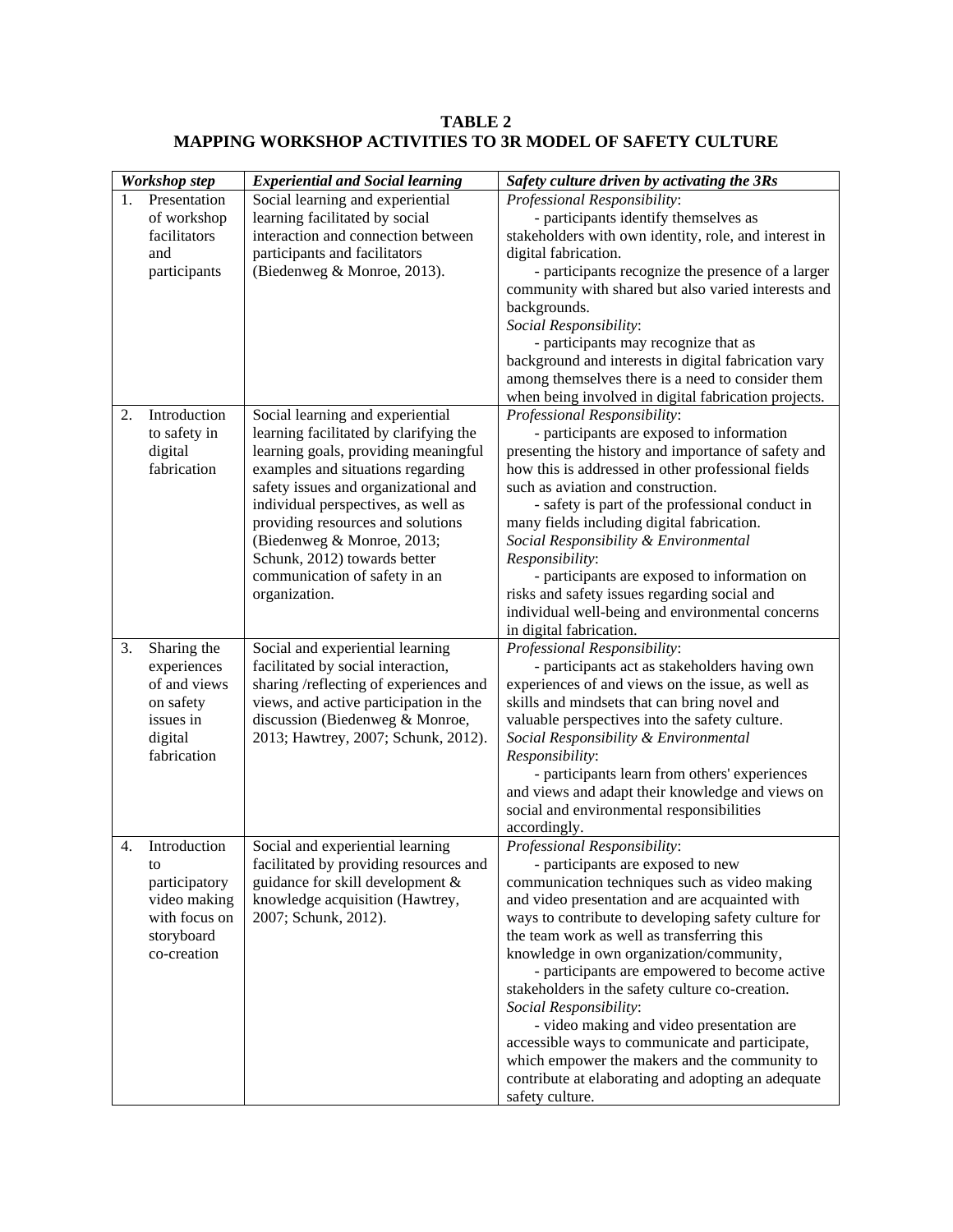|    | <b>Workshop step</b>                                                    | <b>Experiential and Social learning</b>                                                                                                                                                                                                                                                                                                                                                                                              | Safety culture driven by activating the 3Rs                                                                                                                                                                                                                                                                                                                                                                                                                                                                                       |
|----|-------------------------------------------------------------------------|--------------------------------------------------------------------------------------------------------------------------------------------------------------------------------------------------------------------------------------------------------------------------------------------------------------------------------------------------------------------------------------------------------------------------------------|-----------------------------------------------------------------------------------------------------------------------------------------------------------------------------------------------------------------------------------------------------------------------------------------------------------------------------------------------------------------------------------------------------------------------------------------------------------------------------------------------------------------------------------|
| 5. | Short break                                                             |                                                                                                                                                                                                                                                                                                                                                                                                                                      |                                                                                                                                                                                                                                                                                                                                                                                                                                                                                                                                   |
| 6. | Group work<br>including the<br>selection of                             | Social and experiential learning<br>facilitated by social interaction,<br>sharing /reflecting of experiences and                                                                                                                                                                                                                                                                                                                     | Professional Responsibility:<br>- participants act as empowered stakeholders;<br>they prioritize and select the safety issues that they                                                                                                                                                                                                                                                                                                                                                                                           |
|    | one safety<br>issue to be<br>presented in a<br>storyboard,<br>and the   | views, and active participation in the<br>discussion and co-creation<br>(Biedenweg & Monroe, 2013;<br>Hawtrey, 2007; Schunk, 2012).<br>Knowledge is constructed through                                                                                                                                                                                                                                                              | consider most important or relevant to their skills<br>and experience, share their views and experiences<br>on the safety issues to co-create a joint storyboard,<br>utilize their personal creativity and storytelling<br>skills.                                                                                                                                                                                                                                                                                                |
|    | ideation,<br>design, and<br>prototyping<br>of the<br>storyboard         | interaction with others and adapting<br>their conceptions (Postareff &<br>Lindblom-Ylänne, 2008). Intrinsic<br>motivation and learnings goals are<br>attained by providing participants<br>with choices and opportunities<br>(Schunk, 2012).                                                                                                                                                                                         | Social Responsibility & Environmental<br>Responsibility:<br>- participants learn from other's experiences of<br>and views on social and environmental factors<br>related to safety, and adapt their own views<br>accordingly to reach a consensus by co-creating a<br>joint storyboard on the selected safety issue.                                                                                                                                                                                                              |
| 7. | Presentation<br>of the<br>storyboard to<br>the workshop<br>participants | Social and experiential learning<br>facilitated by social interaction,<br>sharing /reflecting their creations, the<br>feeling of belonging to a group, the<br>feeling of being a stakeholder and<br>contributor (Biedenweg & Monroe,<br>2013; Hawtrey, 2007; Schunk, 2012).<br>Again, knowledge is shaped by<br>exposition to other views and inter-<br>group communication (Postareff &<br>Lindblom-Ylänne, 2008; Schunk,<br>2012). | Professional Responsibility:<br>- participants act as empowered stakeholders<br>and professionals, sharing their safety storyboards<br>to other stakeholders present in the workshop and<br>to the digital fabrication community in general.<br>Social Responsibility & Environmental<br>Responsibility:<br>- participants learn from other's storyboards<br>the emerging safety topics that are related to social<br>and environmental responsibilities.                                                                         |
| 8. | Feedback,<br>discussion<br>and<br>evaluation                            | Social and experiential learning<br>facilitated by social interaction,<br>feedback and evaluation, connection<br>between participants and facilitators<br>and group identity (Biedenweg &<br>Monroe, 2013; Hawtrey, 2007;<br>Schunk, 2012). Again, knowledge is<br>shaped by exposition to other views<br>and communication among peers and<br>facilitators in the workshop (Postareff<br>& Lindblom-Ylänne, 2008; Schunk,<br>2012). | Professional Responsibility:<br>- participants act as empowered stakeholders,<br>giving and receiving feedback and evaluating the<br>storyboards of their professional peers, forming a<br>connection between workshop participants and a<br>group identity of co-creation of safety culture in<br>digital fabrication.<br>Social Responsibility & Environmental<br>Responsibility:<br>- participants give and receive feedback about<br>safety topics related to social and environmental<br>responsibilities.                   |
| 9. | Conclusions                                                             | Social and experiential learning<br>facilitated by social interaction,<br>feedback and evaluation, connection<br>between participants and facilitators<br>and group identity (Biedenweg &<br>Monroe, 2013; Hawtrey, 2007;<br>Schunk, 2012).                                                                                                                                                                                          | Professional Responsibility:<br>- participants are encouraged to continue acting<br>as empowered professional stakeholders in the<br>future, sharing the safety ideas and practices in their<br>fab labs, makerspaces and other digital fabrication<br>spaces.<br>Social Responsibility & Environmental<br>Responsibility:<br>- participants are encouraged to continue taking<br>into account the social and environmental<br>responsibilities in their practice in fab lab,<br>makerspace and other digital fabrication spaces. |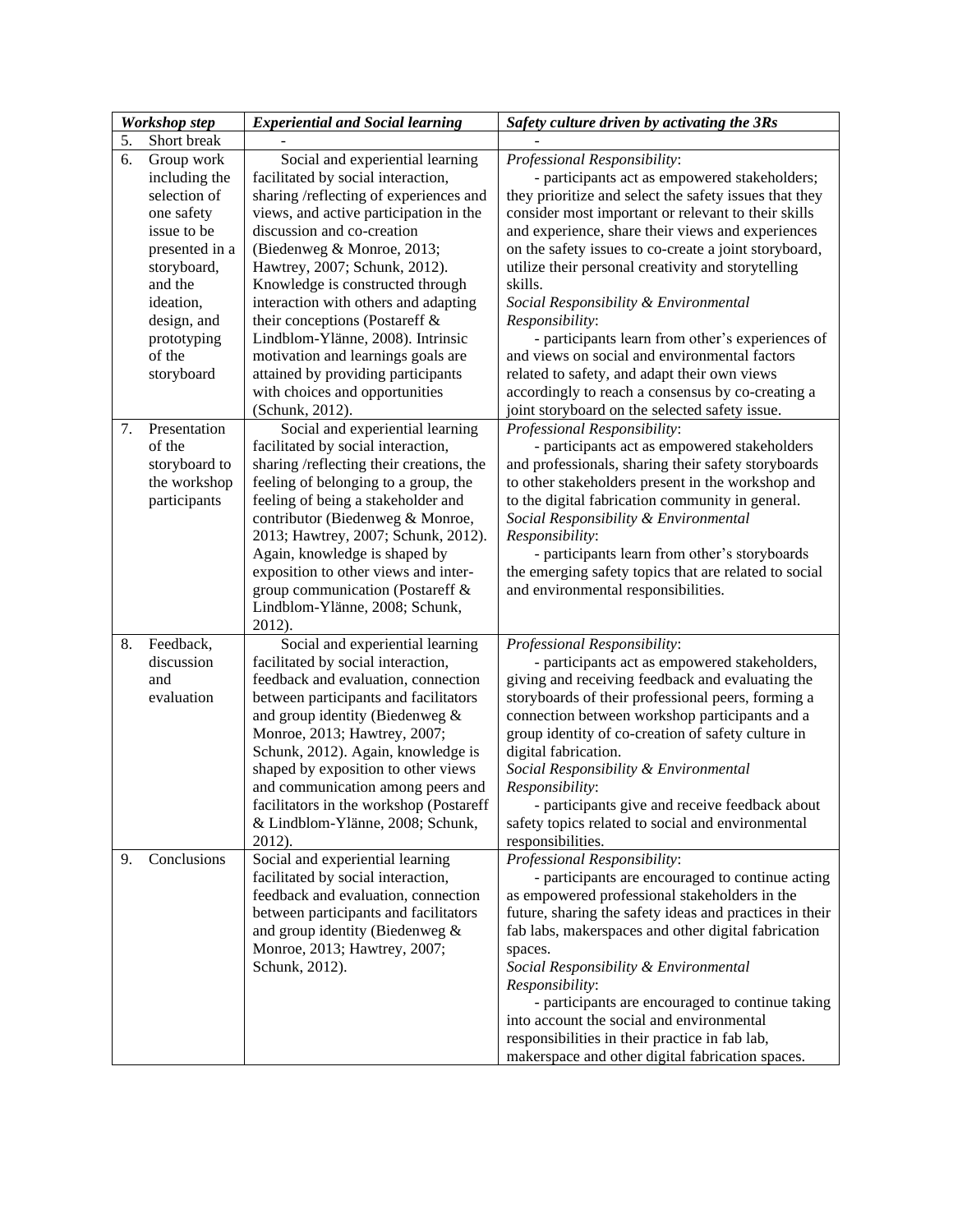Based on the theoretical examination of the workshop activities and their influence on participants, we can conclude that the workshop achieved its intended aims and the activities in the workshop potentially prompted the three types of responsibilities: professional, social and environmental.

To advance further this work and area of research and practice, we make the following recommendations to researchers and practitioners who are involved in developing the safety culture in digital fabrication using the participatory approach. Thus, whenever possible, complement the co-creation approach with the following actions:

- 1) Evaluate formally the meaningfulness of the learning from the learner perspective (c.f. Schunk, 2012).
- 2) Evaluate formally the learning from the 3R model perspective in order to identify to what extent the workshop and co-creation aligned to each of these three responsibilities.
- 3) Develop scales for measuring the 3R model and to validate them.
- 4) Evaluate formally the extent to which the co-creation approach increases the safety culture awareness and adoption in the long run.
- 5) Include in the workshops hands-on training and exercises on video making to proceed with making a safety video based on the created storyboards, when time allows.
- 6) Conduct separate workshops on safety culture co-creation using storyboarding and video making, whenever possible.
- 7) Share the storyboards for later use between participants and the digital fabrication community in a similar way that the plans, code, and designs are shared in digital fabrication community.

# **CONCLUSIONS**

This paper described a participatory approach for involving digital fabrication stakeholders in a cocreation exercise focused on promoting, adopting, and developing a safety culture in digital fabrication. The general aim of the study was two-fold: 1) to explore the feasibility and effectiveness of the workshop method for communicating safety issues, and 2) to increase awareness and adoption of safety culture in digital fabrication through the participatory workshop and co-creation. The workshop was successful as a communication and engagement method and can be replicated and developed further as part of the safety culture and practice. The co-creation approach is meant to be carried out with participants working within or interested in the digital fabrication field (students, teachers, practitioners, technologists, designers, academics, etc.). We believe that the workshop had an educating function and contributed to increasing and disseminating knowledge about safety in digital fabrication, and, thus, added the first brick at the construction of a safety culture in digital fabrication. During the workshop, the participants shared information and their experiences about safety in digital fabrication. While they considered safety as a very important issue in digital fabrication, they recognized that the adoption of safety culture is relatively low currently. Participants were engaged in the ideation, design, and prototyping of storyboards for promoting safety in digital fabrication during a co-creation exercise. The co-creation exercise was completed within the time allocated and resulted in four storyboards created by the teams. The paper also reflected the workshop experiences and learning situations in terms of three responsibilities' model. This model helps in understanding and shaping the safety culture by referring to three important principles: professional, social, and environmental responsibilities. Based on our understanding, the workshop and co-creation activities have prompted the three responsibilities. We believe that the three dimensions of safety culture and the cocreation workshop format can be useful for practitioners and researchers who are interested in creating, adopting, and maintaining safer digital fabrication. Furthermore, we provided some recommendations for future work on how the conceptual model as well as the co-creation participatory approach can be further evaluated and examined in other settings.

# **ACKNOWLEDGEMENTS**

We thank all workshop participants for their participation and contributions.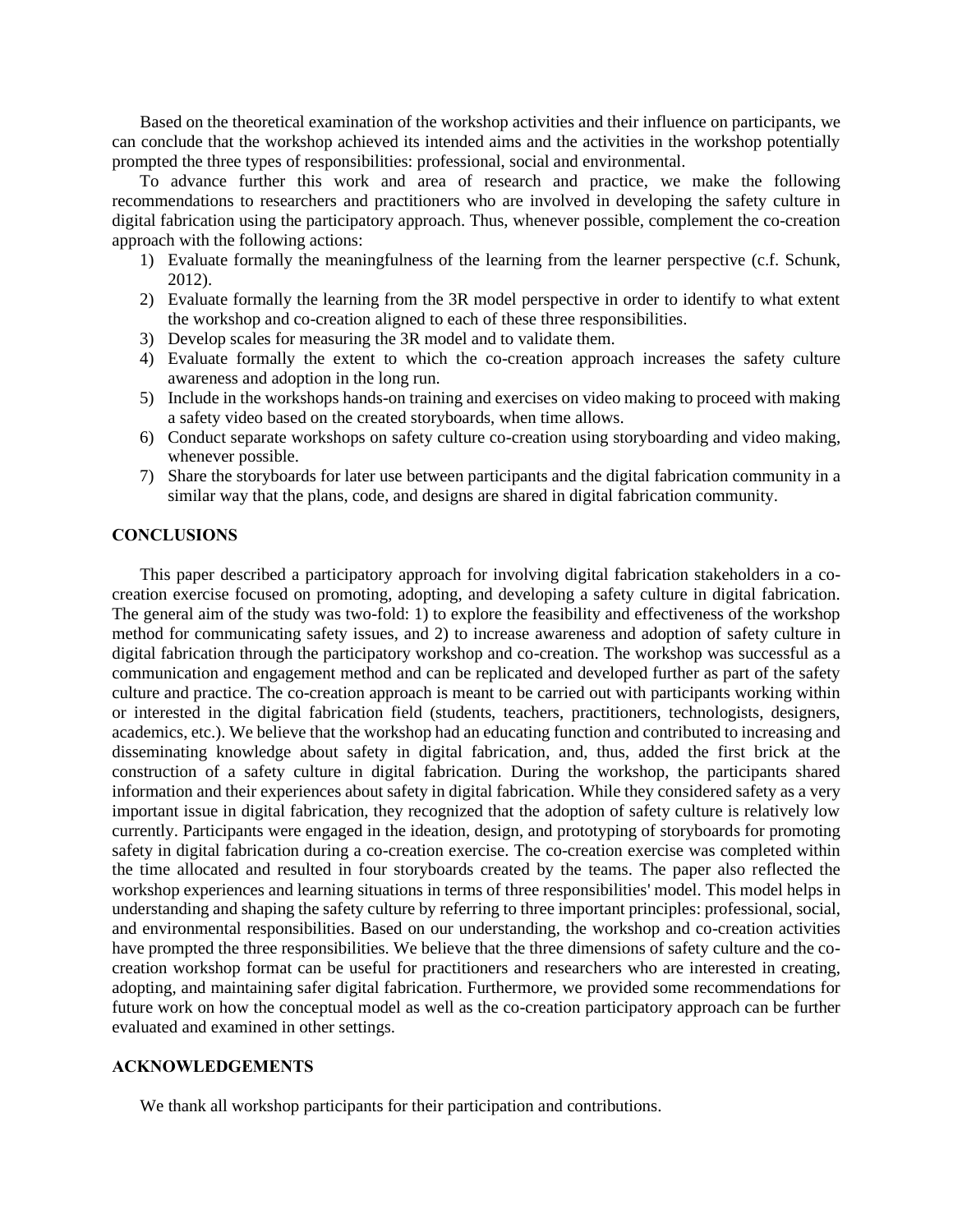### **REFERENCES**

Bandura, A. (1977). *Social Learning Theory*. General Learning Press, New York.

- Baram, M. & Schoebel, M. (2007). Safety culture and behavioural change at the workplace. Editorial. *Safety Science*, 45(6), 631-636.
- Biedenweg, K. & Monroe, M. (2013). Teasing apart the details: how social learning can affect collective action in the Bolivian Amazon. *Human Ecology*, 41(2), 239-253.
- Chan, F.L., House, R., Kudla, I., Lipszyc, J.C., Rajaram, N. & Tarlo, S.M. (2018). Health survey of employees regularly using 3D printers. *Occupational Medicine*, 68(3), 211-214.
- Chen, D., Heyer, S., Ibbotson, S., Salonitis, K., Steingrímsson, J.G. & Thiede, S. (2015). Direct digital manufacturing: Definition, evolution, and sustainability implications. *Journal of Cleaner Production*, 107(Nov), 615-625.
- Entman, R. M. (1993). Framing: Toward clarification of a fractured paradigm. *Journal of Communication,*  43(4), 51-58.
- Flin, R. (2007). Measuring safety culture in healthcare: A case for accurate diagnosis. *Safety Science*, 45(6), 653-667.
- Gibson, I., Rosen, D.W. & Stucker, B. (2015). *Additive Manufacturing Technologies: 3D Printing, Rapid Prototyping, and Direct Digital Manufacturing*. 2nd edition. New York: Springer.
- Gordon, R., Kirwan, B., & Perrin, E. (2007). Measuring safety culture in a research and development centre: A comparison of two methods in the air traffic management domain. *Safety Science*, 45(6), 669- 695.
- Harris, U.S. (2014). Communicating climate change in the Pacific using a bottom-up approach. *Pacific Journalism Review: Te Koakoa*, 20(2), 77-95.
- Hawtrey, K. (2007). Using experiential learning techniques. *The Journal of Economic Education,* 38(2), 143-152.
- Hudson, P. (2007). Implementing a safety culture in a major multi-national. *Safety Science*, 45(6), 697-722.
- Kohtala, C. & Hyysalo, S. (2015). Anticipated environmental sustainability of personal fabrication. *Journal of Cleaner Production,* 99(Jul), 333-344.
- Kolb, D.A. (1984). *Experiential Learning: Experience as a Source of Learning and Development*. Englewood Cliffs, NY: Prentice-H
- Kolb, D. A., Boyatzis, R. E. & Mainemelis, C. (2001). Experiential learning theory: Previous research and new directions. *Perspectives on Thinking, Learning, and Cognitive Styles*, 1(8), 227-247.
- Ostrom, L., Wilhelmsen, C. & Kaplan, B. (1993). Assessing safety culture. *Nuclear Safety*, 34(2), 163-172.
- Ørngreen, R. & Levinsen, K. (2017). Workshops as a research methodology. *Journal of E-learning*, 15(1), 70-81.
- Patrucco, M., Bersano, D., Cigna, C. & Fissore, F. (2010). Computer image generation for job simulation: An effective approach to occupational Risk Analysis, *Safety Science*, 48(4), 508–516.
- Postareff, L., & Lindblom-Ylänne, S. (2008). Variation in teachers' descriptions of teaching: Broadening the understanding of teaching in higher education. *Learning and Instruction*, 18(2), 109-120.
- Rajanen, D. & Rajanen, M. (2019a). Co-creation of safety culture in digital fabrication. In *Proceedings of FabLearn Europe 2019 Conference, Finland*. ACM. https://doi.org/10.1145/3335055.3335077
- Rajanen, D. & Rajanen, M. (2019b). Safety culture in digital fabrication: Professional, social, and environmental responsibilities. In *Proceedings of the FabLearn Europe 2019 Conference, Oulu, Finland*. ACM. https://doi.org/10.1145/3335055.3335069
- Rajanen, M. & Rajanen, D. (2020). *Instructional Storyboard Outcomes of a Co-creation Workshop for Safety Culture in Digital Fabrication*. INTERACT No 3, October 2020. University of Oulu, Finland. https://interact.oulu.fi/interact
- Rheingold, H. (2008). *Using Participatory Media and Public Voice to Encourage Civic Engagement. Civic life online: Learning how digital media can engage youth*, 97-118. The MIT Press, Cambridge, Massachusetts.